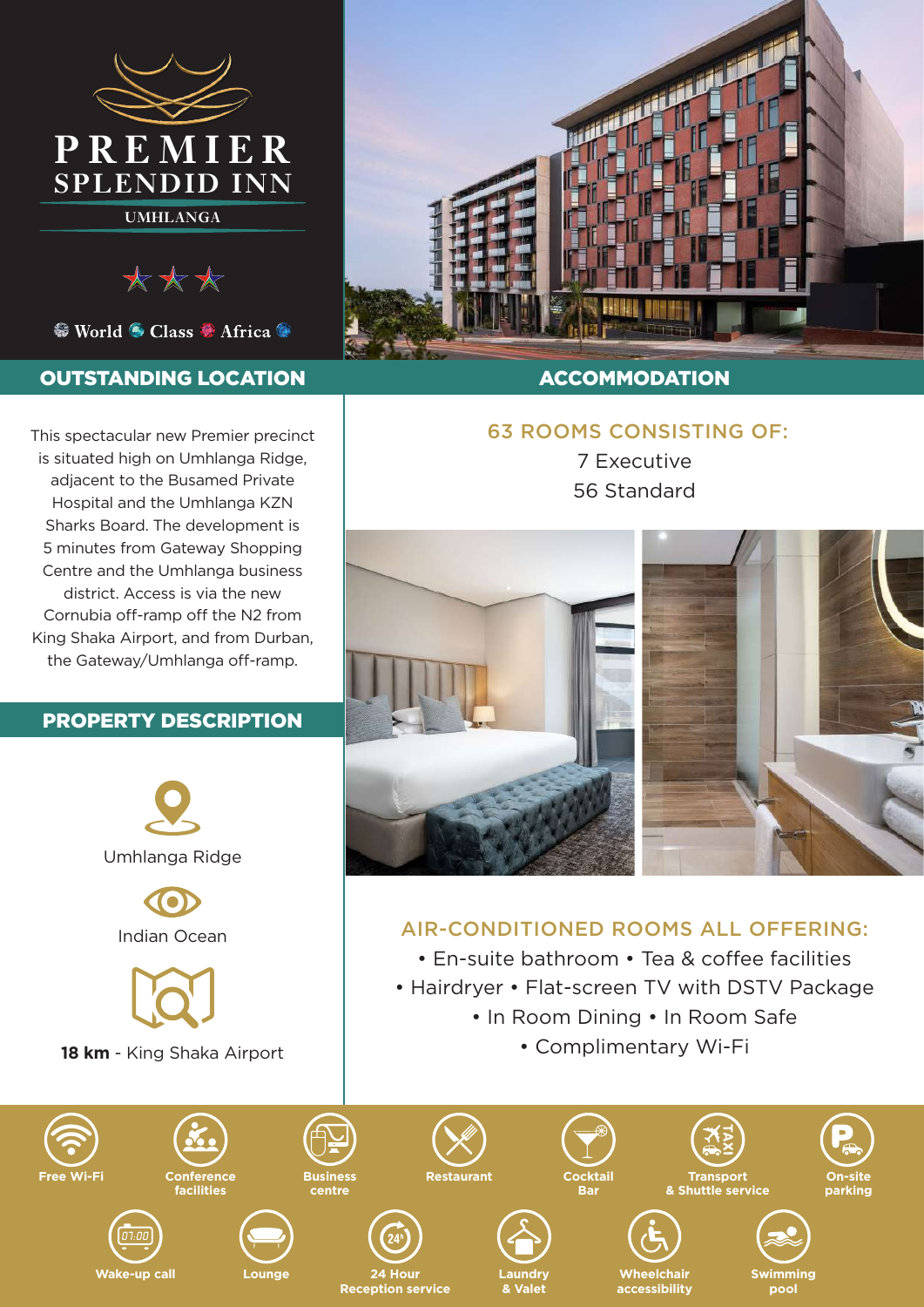

## FACILITIES AND ATTRACTIONS

There are many choices when it comes to leisure and business attractions, whilst staying at the Premier Splendid Inn Umhlanga. Local attractions include Gateway Shopping Centre, Ushaka Marine World, Moses Mabhida Stadium, Sharks Board visits and boat excursions, private hotel surgery recovery, numerous shopping and restaurant experiences, spectacular North Coast beaches, proximity to King Shaka Airport, convenient access to all Umhlanga businesses and Ballito.

## CONFERENCE AND SPECIAL EVENT EXPERIENCES

Ideally located in the heart of the blue chip corporate office environment in Umhlanga, conference delegates can enjoy the convenience a flexible fully sub-divisible conference centre. It has a magnificent open-air timber view deck with glass balustrade, allowing conference delegates to enjoy views of the surrounding Umhlanga precinct from the 10th floor. The new conference centre offers three conference rooms, configurable to one large 300 capacity venue - ideal for conferences, private or corporate functions and weddings. The complex has a drive in turning circle for small buses, safe and secure undercover parking. Delegates or attendees are spoilt for choice and can easily be accommodated in the 3 and 4 hotels on site.